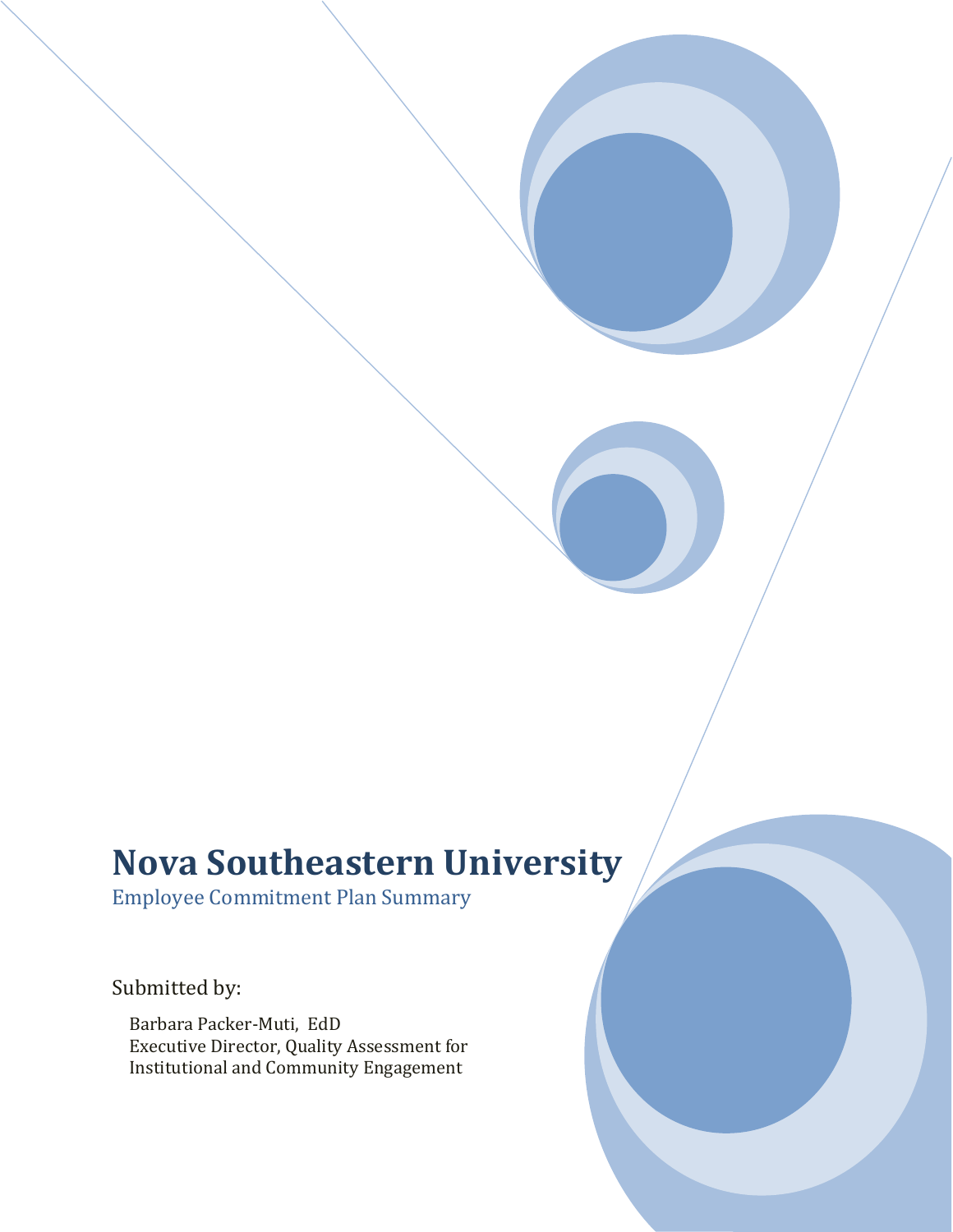The 2009 "I Believe in NSU"/Gallup engagement assessment was completed in October 2009 for Nova Southeastern University's employees, students, and alumni. Subsequent to the assessment process, the Gallup organization completed an analysis of individual NSU employee group responses, in comparison to the previous two years' engagement assessment data for employee work groups. The Nova Southeastern University Gallup certified trainers provided feedback and individualized training and resources for all supervisors during the months of January, February and March 2010 for whom engagement scorecards were generated. . As a part of this process, supervisors were asked to meet with their work groups to prepare commitment plans, detailing the specific action intended by the workgroup to enhance a strength or to address a weakness, as a result of the data generated as well as the dialogue/feedback that ensued following discussion with supervisees.

Commitment plans were submitted electronically to the "I Believe in NSU" database by May 1, 2010. The Office of Institutional and Community Engagement analyzed the 2010 commitment plans in two ways:

**Counts by Category**: We tabulated each submitted plan into one of the twelve Gallup categories,  $(Q1 - Q12)$ . Additionally, each plan was tabulated based on a submission as an action plan to enhance a "strength" or to focus on an "area of opportunity". Table One that follows shows that a total of 293 plans were submitted; 70% devoted to improving an area of opportunity. The largest percentage of plans reflected action in the areas of "opinions count" (10%) and "employees committed to quality" (11%).

**Qualitative Review (Coding):** The second analysis of commitment plans as seen in Table Two was done by coding the recurrent themes that we identified in the data. By far the largest percentage (37%) of submitted plans reflect a commitment to "communication improvements", followed by a commitment to "professional development and training" (20%).

The Chancellor and the President will be hosting the second annual Town Hall meetings with employees (both staff and faculty members) in September, October and November, 2010. Those meetings will provide a forum for discussion about the commitment planning process, areas of interest to employees, and continued dialogue for employees to present input for continuous quality improvement of Nova Southeastern University.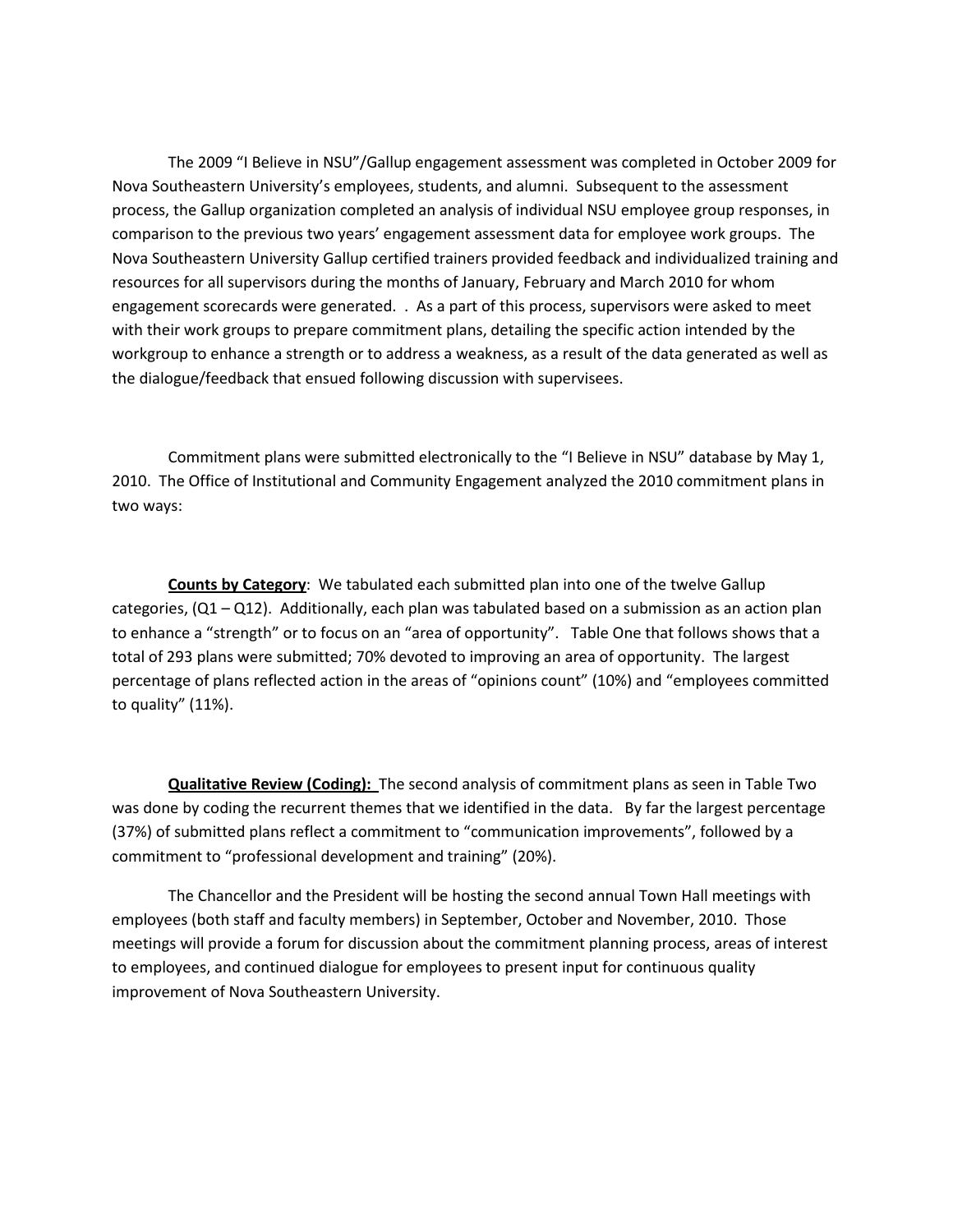## Table One

| <b>COUNTS BY CATEGORY</b> |                                      |                            |                         |              |  |
|---------------------------|--------------------------------------|----------------------------|-------------------------|--------------|--|
| Q                         | <b>Goal Category</b>                 | <b>Area of Opportunity</b> | <b>Area of Strength</b> | <b>Total</b> |  |
| 1.                        | Know What's Expected                 | 13                         | 15                      | 28           |  |
| 2.                        | Have Materials and Equipment         | 9                          | 5                       | 14           |  |
| 3.                        | Opportunity to do Best               | 17                         | $\overline{7}$          | 24           |  |
| 4.                        | Recognition                          | 33                         | 12                      | 45           |  |
| 5.                        | <b>Cares About Me</b>                | 13                         | $\overline{2}$          | 15           |  |
| 6.                        | Development                          | 12                         | $\overline{7}$          | 19           |  |
| 7.                        | <b>Opinion Counts</b>                | 23                         | $\overline{7}$          | 30           |  |
| 8.                        | Mission/Purpose                      | 13                         | $\overline{2}$          | 15           |  |
| 9.                        | <b>Employee Committed to Quality</b> | 24                         | 8                       | 32           |  |
| 10.                       | <b>Best Friend</b>                   | 9                          | $\overline{2}$          | 11           |  |
| 11.                       | Progress                             | 14                         | $\overline{7}$          | 21           |  |
| 12.                       | Learn and Grow                       | 24                         | 15                      | 39           |  |
| <b>TOTALS:</b>            |                                      | 204                        | 89                      | 293          |  |